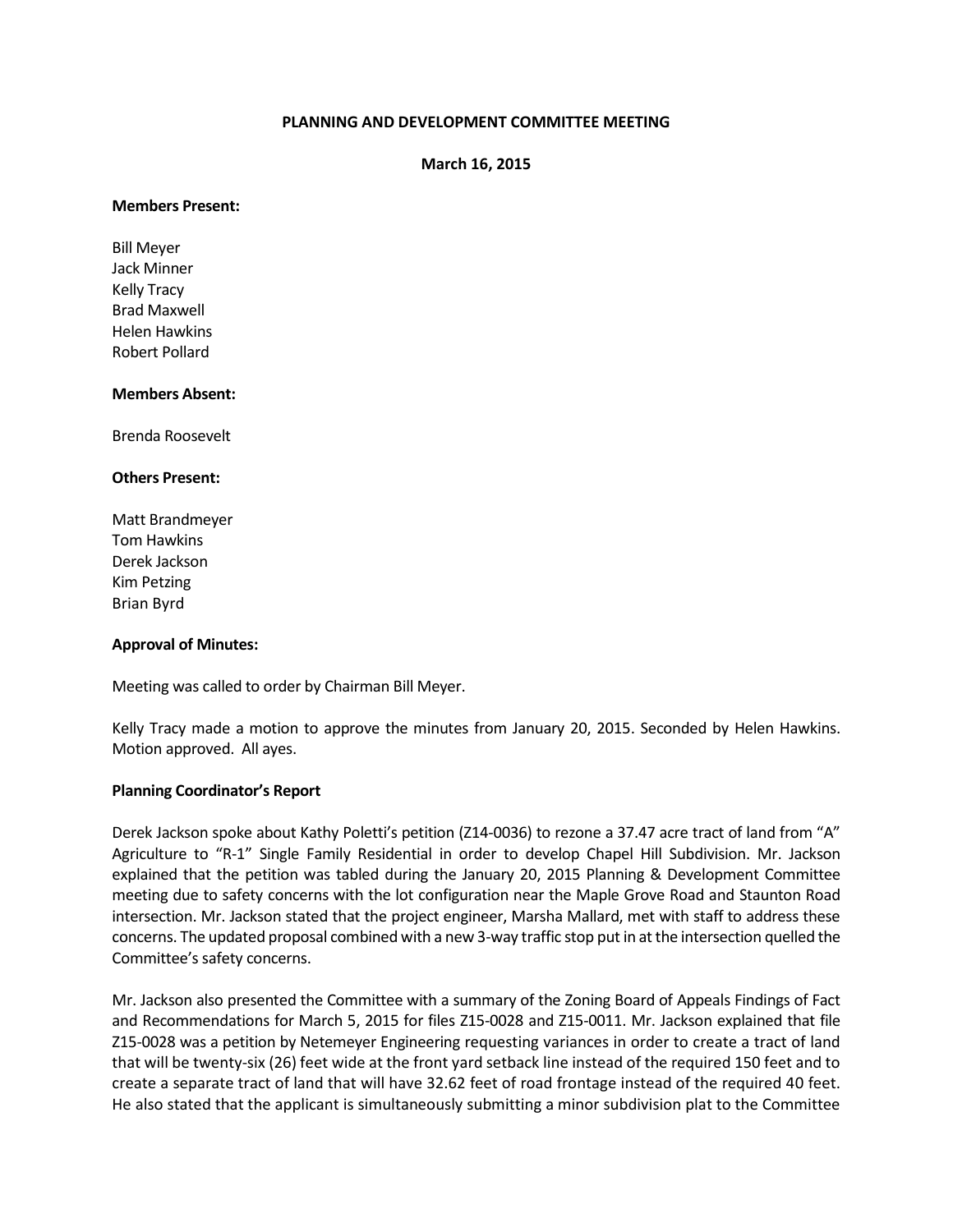pending the approval of the two variances. Mr. Jackson then spoke in regard to Z15-0011, a petition by Brian Byrd requesting a reduced accessory building setback. He explained that the applicant's original request was to locate an addition to an existing accessory building that would be ten feet from the east property line instead of the required fifteen, but that during the on-site hearing conducted on January 29, 2015, an adjoining property owner expressed concerns that the building was less than ten feet from the property line. Due to the nature of the variance request, staff requested that the applicant resubmit a site plan that identifies the exact distance between the structure and the east property line. It was determined that the building was 5.72 feet from the east property. Upon discovering the distance was less than originally advertised, staff requested that the applicant resubmit a new application requesting to be 5.72 feet from the east property line instead of the required fifteen (15) feet and scheduled a hearing for March 5, 2015. Due to further slope issues on the property, Mr. Byrd decided to move the accessory building addition to another portion of the building and the petition was amended on-site at the March 5 hearing to request an accessory building setback of 13.26 feet instead of the required fifteen for the existing accessory structure.

Mr. Jackson also presented two minor subdivision plats awaiting Committee review and approval: Lake View Estates at Schuster Road and Spanker Branch Estates. Mr. Jackson stated that the three lots in Lake View Estates at Schuster Road surpass the two acre lot size minimum and will require subsurface private sewage systems once developed. Mr. Jackson stated that Spanker Branch Estates is a two lot minor subdivision and that the owner intends to sell one, 2 acre lot for a dwelling while continuing to row crop the second, 30 acre lot. Mr. Jackson stated that both subdivision proposals comply with the Comprehensive Plan as well as the I-55 Corridor Plan.

## **Old Business:**

Kelly Tracy made a motion to approve Resolutions, Zoning Board of Appeals' Findings of Fact, and Recommendations for file Z14-0036. Seconded by Jack Minner. Motion approved. All ayes.

### **New Business:**

Kelly Tracy made a motion to approve Resolutions, Zoning Board of Appeals' Findings of Fact, and Recommendations for March 5, 2015. Seconded by Jack Minner. Motion approved. Voice vote. All ayes.

Jack Minner made a motion to approve Lake View Estates at Schuster Road – Minor Subdivision Plat. Seconded by Kelly Tracy. Motion approved. Voice vote. All ayes.

Jack Minner made a motion to approve Spanker Branch Estates – Minor Subdivision Plat. Seconded by Kelly Tracy. Motion approved. All ayes.

Kim Petzing, Green Schools Coordinator, spoke about the Green Schools Environmental Grant. Ms. Petzing stated that we had three schools apply for funding this year, Trinity Lutheran in Edwardsville, William Bedell in Wood River, and North Elementary in Alton.

Jack Minner made a motion to approve the Resolution Authorizing the Green Schools Environmental Grant FY2015. Seconded by Helen Hawkins. Motion approved. Roll call vote. All ayes.

Matt Brandmeyer explained that the contract with Heartlands Conservancy was essentially renewing our retainer with Heartlands Conservancy, as the department has done for years. Mr. Brandmeyer stated the